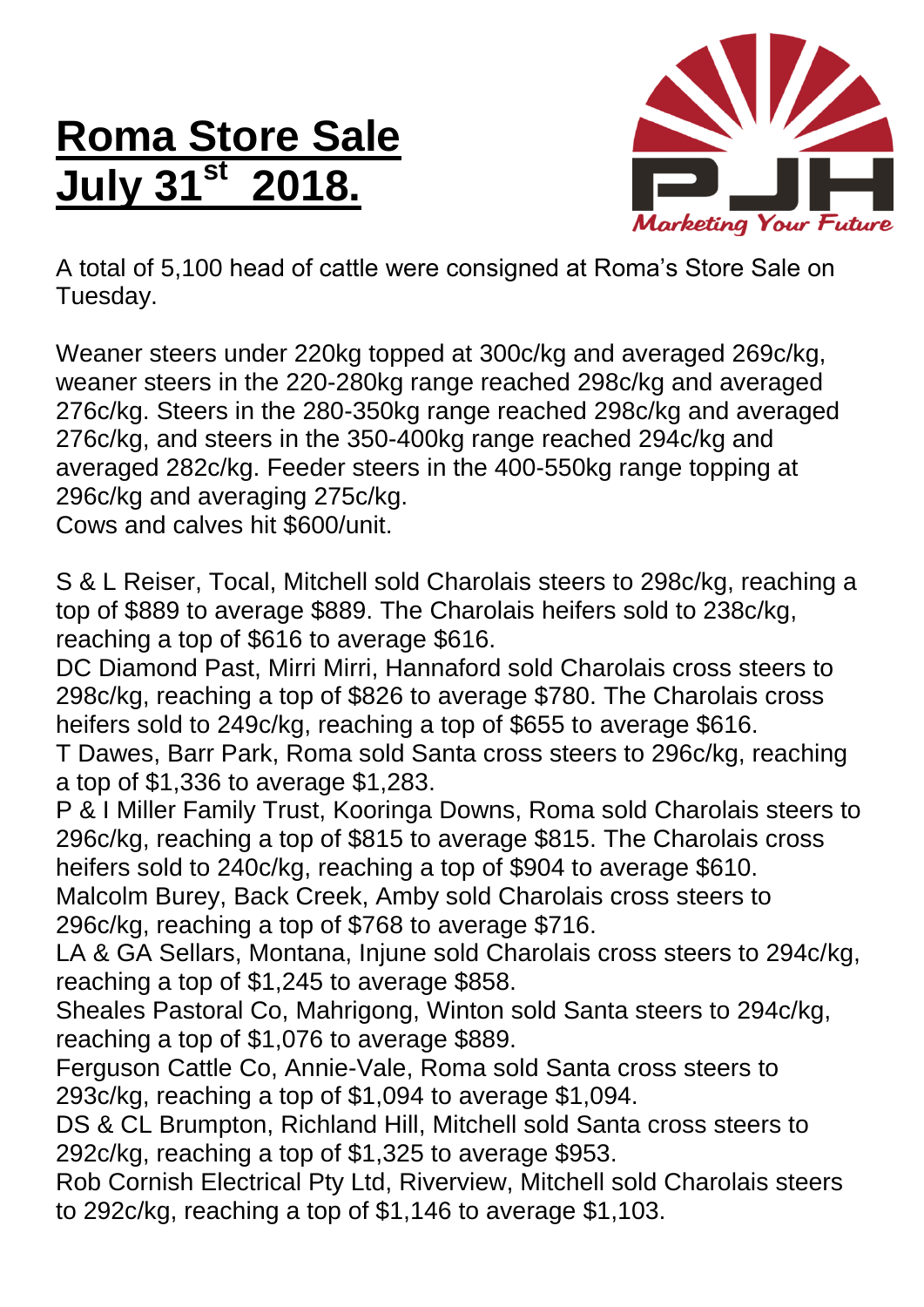Abbieglassie Grazing Company, Abbieglassie, Mitchell sold Cross breed steers to 292c/kg, reaching a top of \$925 to average \$517.

DT & KA York Family Trust, Wattle Park, Wallumbilla sold Simbrah cross steers to 290c/kg, reaching a top of \$1,302 to average \$1,302.

PD & D Leahy, Felicia Park, Wallumbilla sold Angus cross steers to 290c/kg, reaching a top of \$1,258 to average \$1,258.

KA & LB Kadel, Hillview, Yuleba sold Charbray cross steers to 290c/kg, reaching a top of \$761 to average \$761.

Lambert Pastoral Company, Lambert, Charleville sold Charbray cross steers to 290c/kg, reaching a top of \$895 to average \$747.

RW & MJ Rowbotham, White Park, Roma sold Angus cross steers to 288c/kg, reaching a top of \$1,469 to average \$1,469.

AB, HR & RN Hirsch, Caranna, Charleville sold Santa cross steers to 283c/kg, reaching a top of \$737 to average \$647. The Santa cross heifers sold to 230c/kg, reaching a top of \$626 to average \$480.

Anthony Marsh, Hillsborough, St George sold Angus steers to 282c/kg, reaching a top of \$1,150 to average \$795. The Angus heifers sold to 224c/kg, reaching a top of \$581 to average \$581.

Heifers under 220kg topped at 236c/kg and averaged 206c/kg, while heifers in the 220 – 280kg range topped at 252c/kg and averaged 224c/kg. Heifers in the 280-350kg range topped at 266c/kg, averaging 226c/kg. Heifers in the 350-450kg range topped at 264c/kg, averaging 219c/kg.

RH, MR & FL Miller, North Kooringa, Roma sold Angus cross heifers to 266c/kg, reaching a top of \$1,101 to average \$861.

Galloway Cattle Co, Duarran, Roma sold Brangus heifers to 264c/kg, reaching a top of \$1,114 to average \$1,019.

Iwona Partnership, Iwona, Mitchell sold Simbrah cross heifers to 252c/kg, reaching a top of \$943 to average \$695.

Cunningham Cattle Co, Ballaroo, Roma sold Angus cross heifers to 236c/kg, reaching a top of \$570 to average \$457.

Cows in the 300-400kg range reached 210c/kg and averaged 121c/kg, while cows in the 400kg-500kg range reached 208c/kg and averaged 148c/kg. Cows over 500kg topped at 213c/kg, averaging 187c/kg.

> *PJH sell 3 rd position next week. Please be aware that all cattle being sold must be accompanied by a National Cattle Health Declaration as well as NVD*